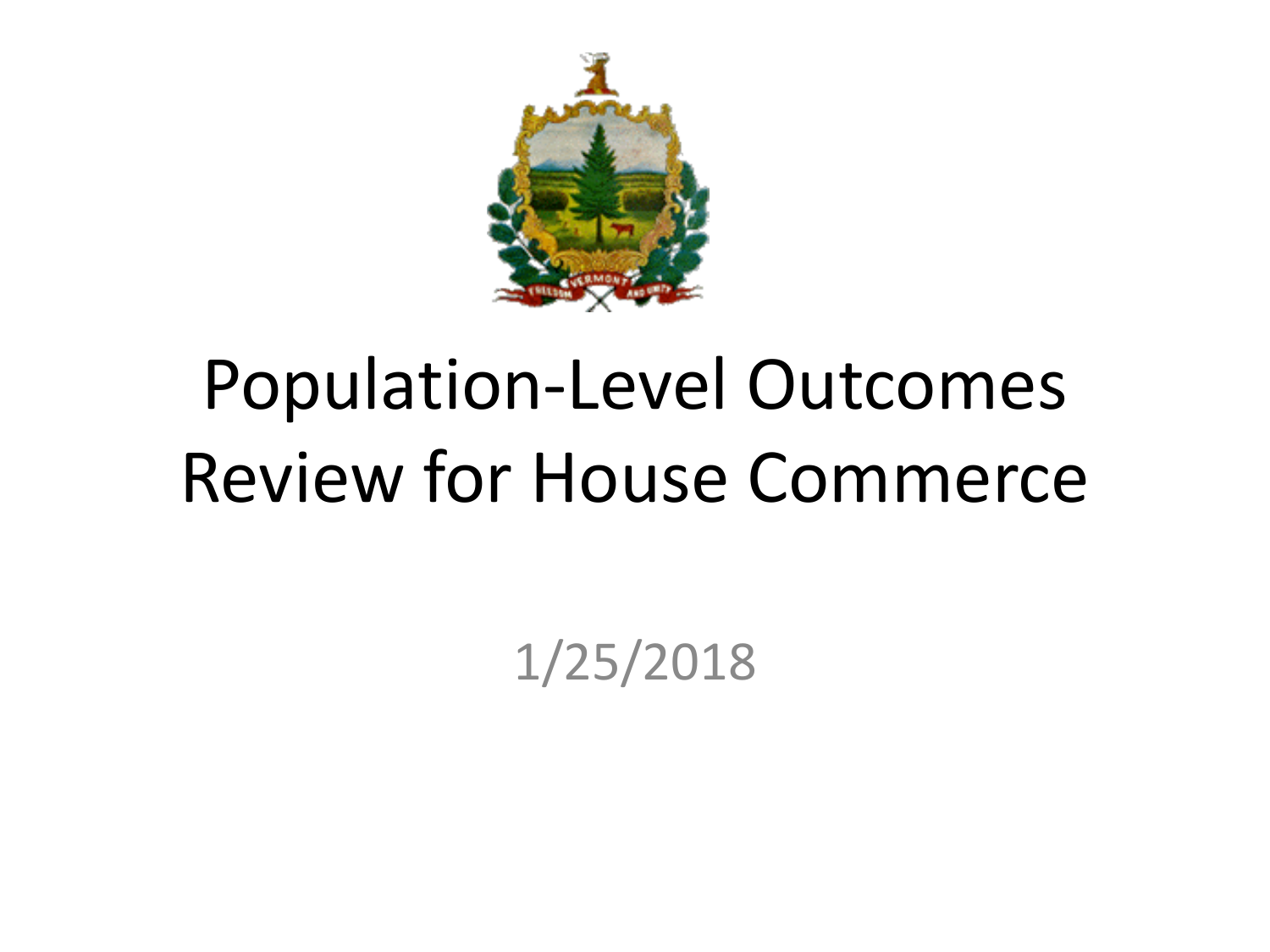### Related Reports

[2017 Population-Level Outcomes Report](http://spotlight.vermont.gov/sites/spotlight/files/Performance/Outcomes_Indicators_2017Report_FINAL.pdf)

[Overview of the charge to the Government](https://legislature.vermont.gov/assets/Documents/2018/WorkGroups/Government Accountability Committee/July 17/W~BetsyAnn Wrask~Introduction to Government Accountability~7-18-2017.pdf)  [Accountability Committee](https://legislature.vermont.gov/assets/Documents/2018/WorkGroups/Government Accountability Committee/July 17/W~BetsyAnn Wrask~Introduction to Government Accountability~7-18-2017.pdf)

[History of the enabling legislation and changes](https://legislature.vermont.gov/assets/Documents/2018/WorkGroups/Government Accountability Committee/December 11/W~BetsyAnn Wrask~GAC 2018 Report~11-27-2017.pdf)  [to the indicators over time.](https://legislature.vermont.gov/assets/Documents/2018/WorkGroups/Government Accountability Committee/December 11/W~BetsyAnn Wrask~GAC 2018 Report~11-27-2017.pdf)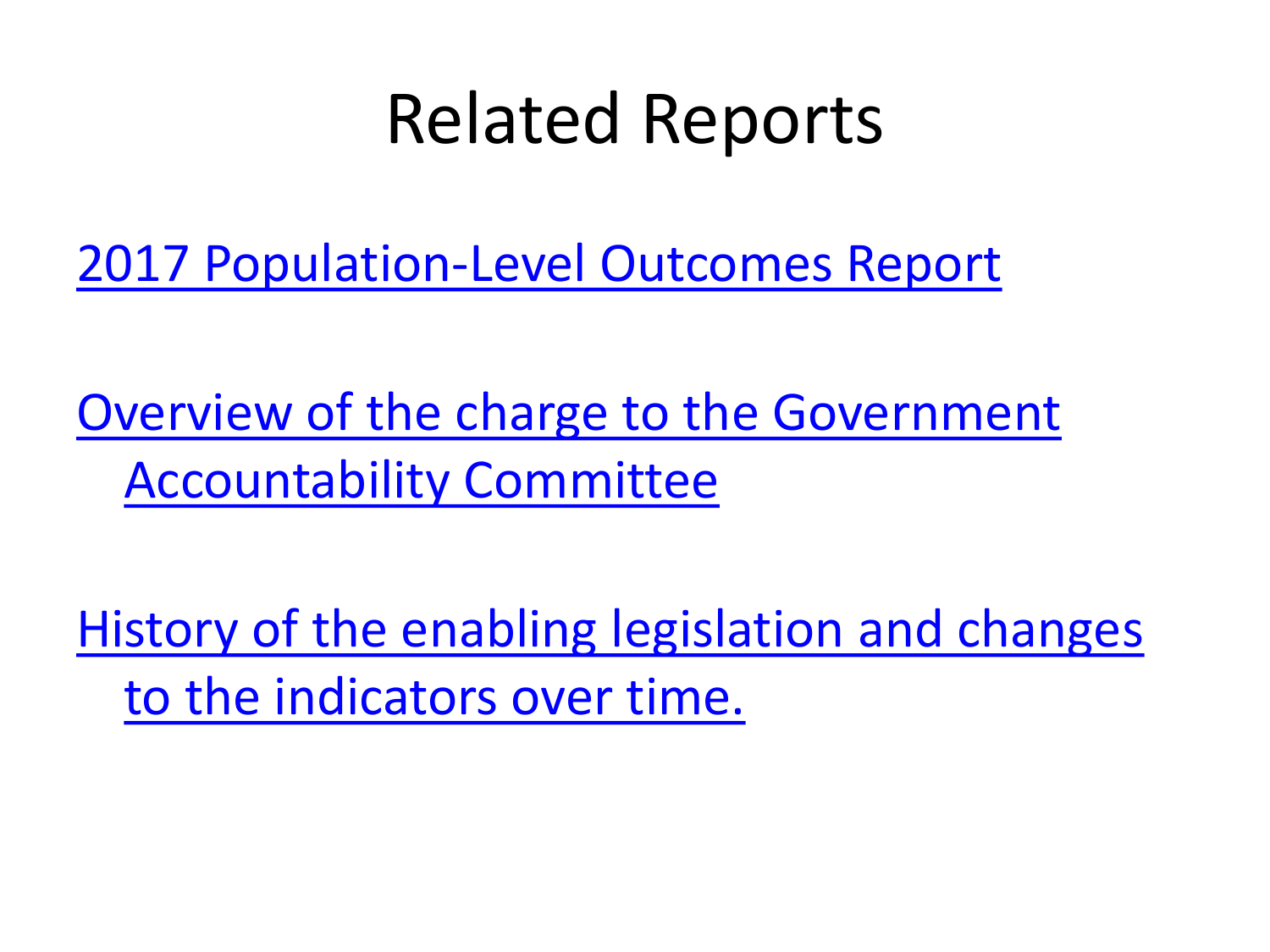# 2018 GAC Recommendations

- 1. Revise indicators used in population-level outcomes report.
- 2. Use Results-Based Accountability in the legislative process.
- 3. Place performance notes in bills: issue, impact, measurement.
- 3. Work w/Executive Branch to align on 5 year strategic plan and PIVOT.
- 4. Use EB5 failures as a cautionary tale.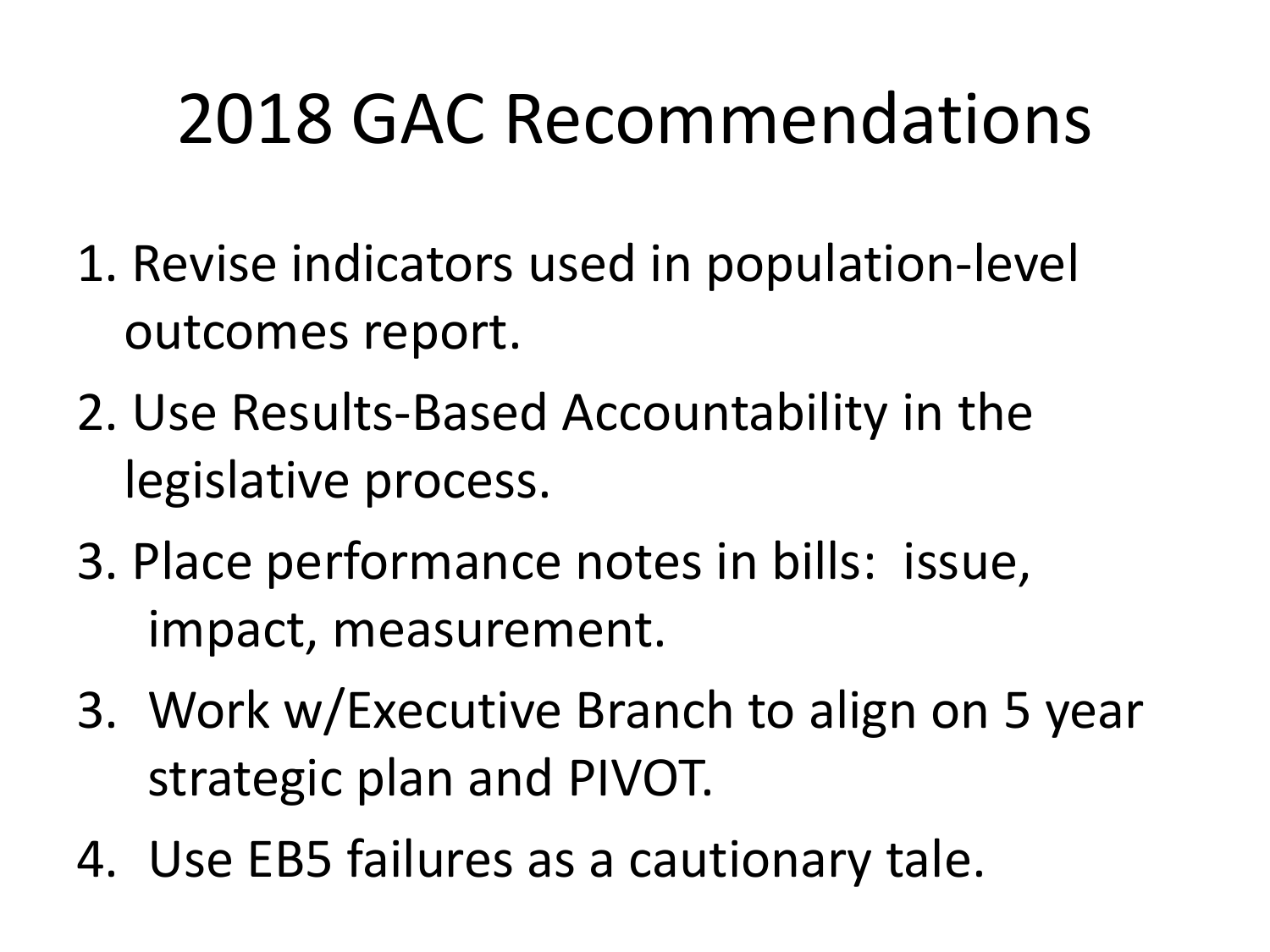# The 10 Population-Level Outcomes

- (1) Vermont has a prosperous economy.
- (2) Vermonters are healthy.
- (3) Vermont's environment is clean and sustainable.
- (4) Vermont is a safe place to live.
- (5) Vermont's families are safe, nurturing, stable, and supported.
- (6) Vermont's children and young people achieve their potential.
- (7) Vermont's elders live with dignity and in settings they prefer.
- (8) Vermonters with disabilities live with dignity and in settings they prefer.
- (9) Vermont has open, effective, and inclusive government.
- (10) Vermont's State infrastructure meets the needs of Vermonters, the economy, and the environment.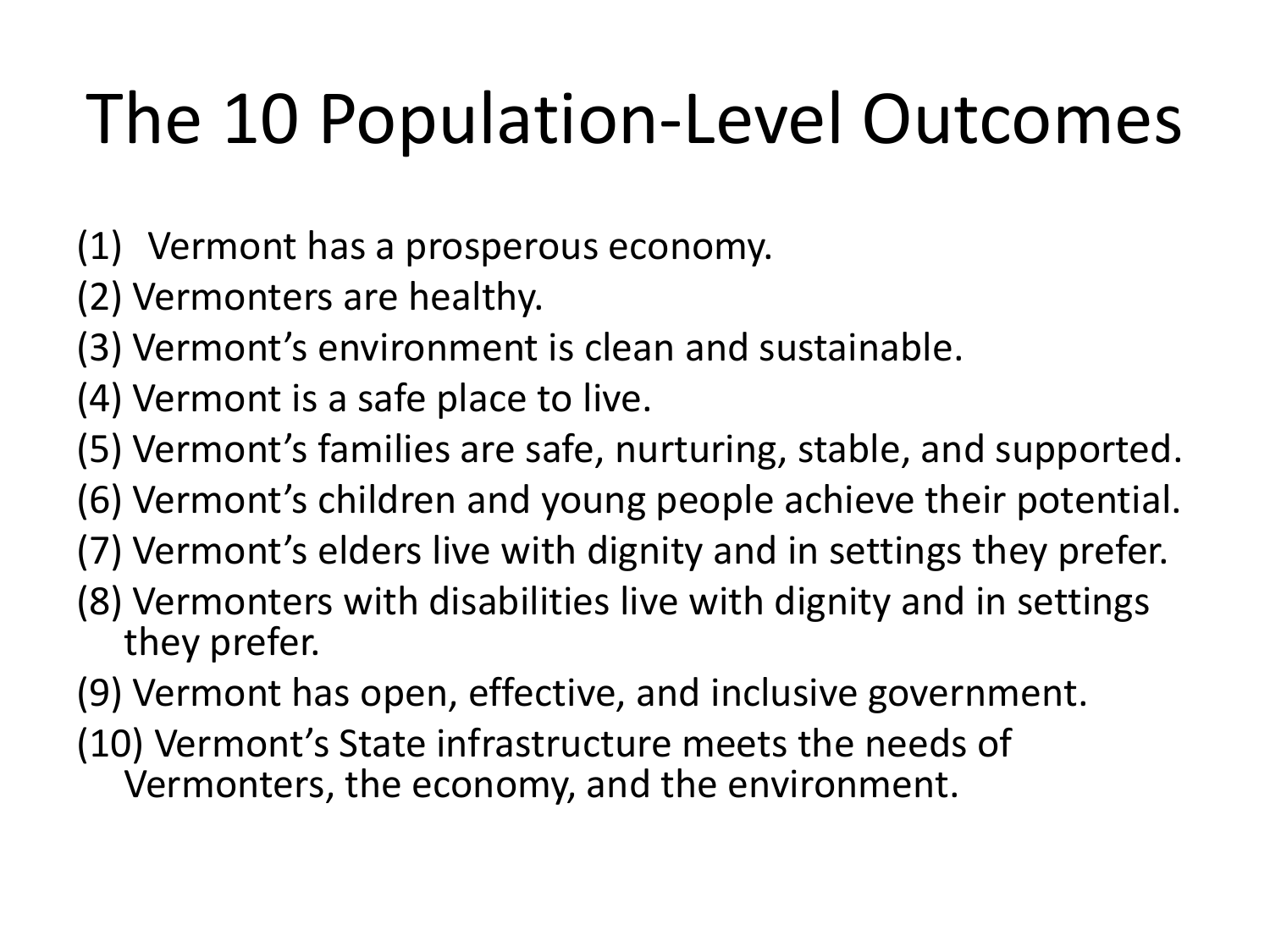# An indicator should…

- Be easily understood.
- Says something of central importance to the outcome.
- Be based on quality data that is timely, reliable and consistent.

3-5 indicators in each area.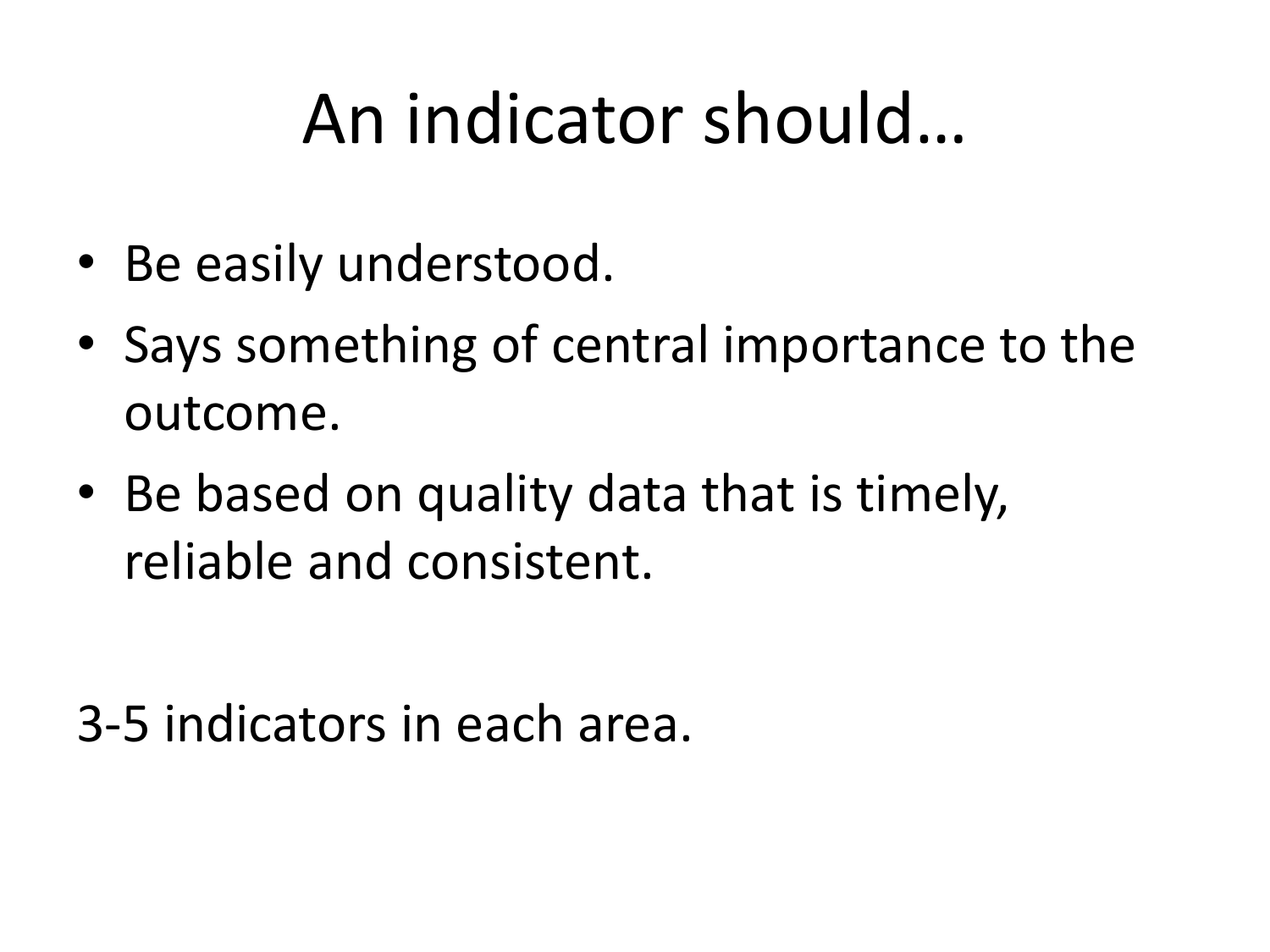# Existing indicators for "Vermont has a prosperous economy"

- (A) percent or rate per 1,000 jobs of nonpublic sector employment;
- (B) median household income;
- (C) median house price;
- (D) rate of resident unemployment per 1,000 residents;
- (E) annualized unemployment rate;
- (F) average wage;
- (G) percent of population living below the federal poverty level and below 200% of the federal poverty level (children, adults, people with disabilities of working age, and adults over age 65);
- (H) gross domestic product;
- (I) gross domestic product per capita;
- (J) increase in gross working lands income over previous year, for grantees of Working Lands Program;
- (K) percent of total farm sales;
- (L) percent of fruit and vegetable farms by sales outlet; and
- (M) number of farmers' markets.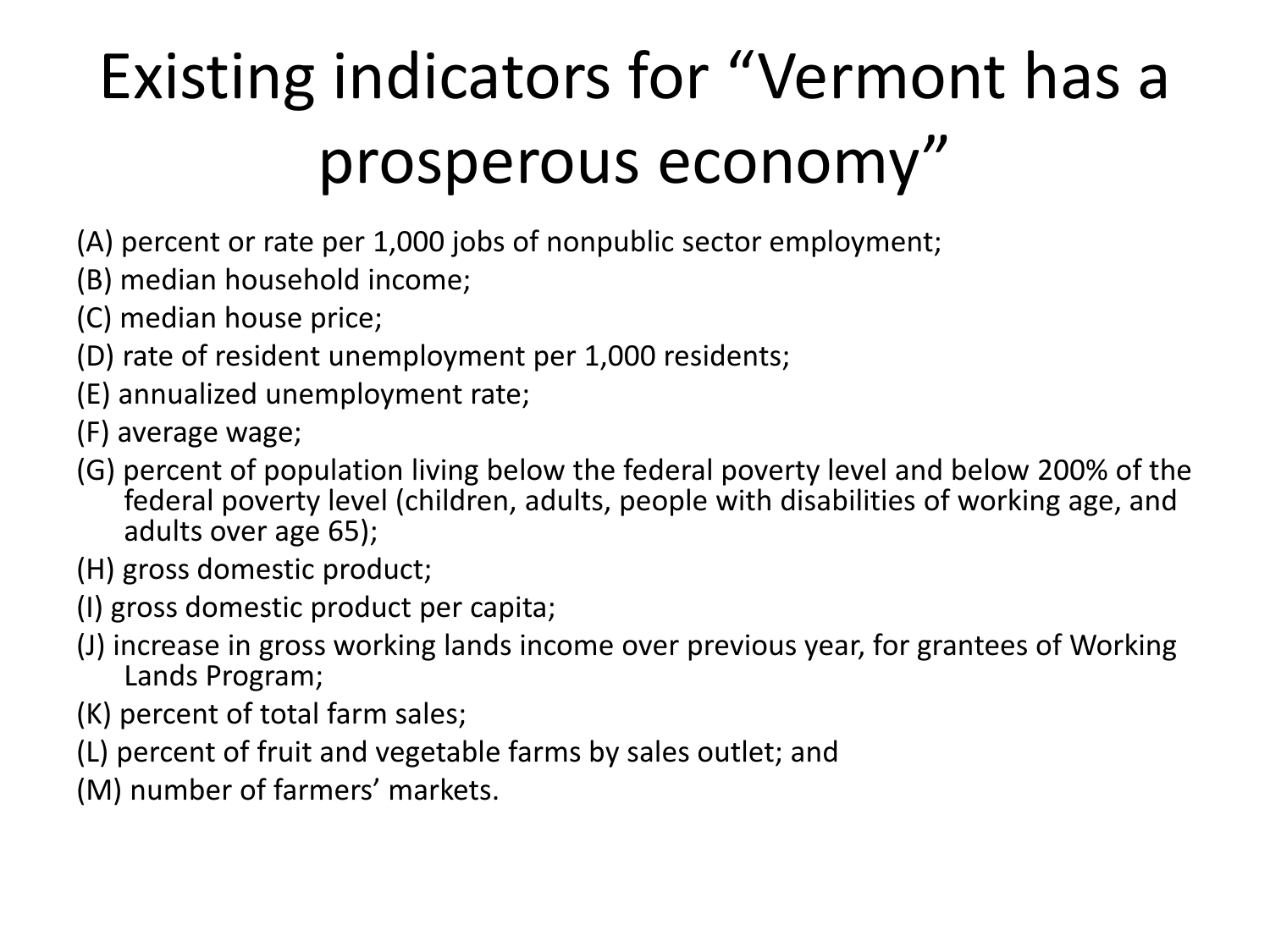# Proposed Indicators

- (A) percent or rate per 1,000 jobs of nonpublic sector employment;
- (B) median household income;
- (C) rate of resident unemployment per 1,000 residents;
- (D) percent of population living at or below 185% of the federal poverty level; and
- (E) gross domestic product.